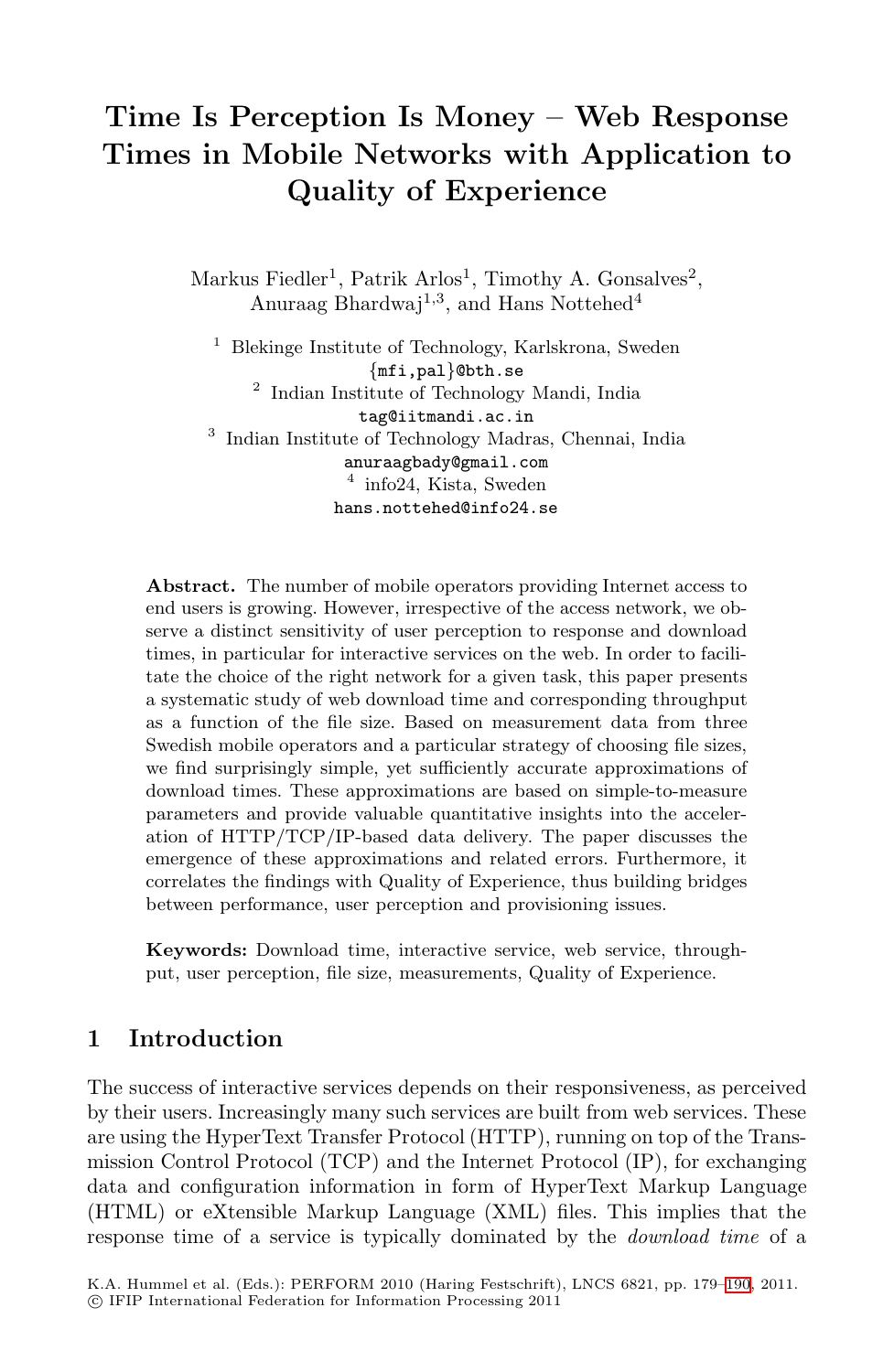corresponding HTML/XML document. The users find themselves at the end of service chains and have to wait until all the involved sub-services have executed and delivered their results, e.g. via an InforMation eXchange (IMX) [1] that composes the information to be sent to the user.

We also observe that the number of service chains that include one or multiple mobile links is increasing. The simple exchangeability of mobile operators by replacing the SIM card in a USB dongle (or to switch between different dongles) has opened up new possibilities of choosing different operators if download times are perceived too long and/or throughput [is](#page-10-0) [fe](#page-10-1)lt to be insufficient. As waiting times increase, so does the risk that the user churns, i.e. leaves one operator for another that offers better performance, eventually entailing loss of revenue for the original provider. On the other hand, assigning more resources to a user increases cost for the provider. Thus, the latter needs to find a reasonable balance between user-perceived performance and cost.

This background motivates us to take a closer look at response times of HTTP-based downloads via different (in our case Swedish) mobile operators, and to relate them to user-perceived *Quality of Experience* (QoE) [2, 3]. The typical procedure to benchmark (mob[ile](#page-10-2)) networks is as follows: Large files are downloaded, the [co](#page-10-3)rresponding *quasi-stationary throughput* is calculated as amount of downloaded data divided by the download time, and the result is reported together with other performance measures such as round-trip times or jitter values [4]. However, quasi-stationarity is preceded by a *transient phase*. TCPs startup behaviour [5, 6] causes the transient throughput to approach the quasi-stationary throughput from below, which points at an acceleration of the download process. While being of minor interest for large files, the transient phase has a pronounced impact on the first few seconds of a file transfer [6], which is just in the order of magnitude of user patience [7] and thus deserves specific attention. The use of the quasi-stationary throughput to estimate download times during the transient phase will lead to over-optimistic and undesirable underestimations of the download time, and should thus be avoided.

This paper presents an original study of the download time and corresponding throughput as functions of the size of the do[wn](#page-2-0)loaded file, as seen by the end [us](#page-2-1)er that does not have any insight into specific parameters and conditions of the mobile network used. The correspo[ndi](#page-3-0)ng approximations are simple to parameterise from online measurements on application level and simple to deploy. They provide a useful basis for deciding which operator to choose for particular communication situations, here transfers of files upto [so](#page-8-0)me Megabytes). Vice versa, the formulae can be applied by operators and providers to adjust the trade-off between user perception, provisioning and cost, respectively.

The remainder of the paper is structured as follows. Section 2 discusses related work. Section 3 introduces notations and definitions to be used throughout the paper and the setup of the measurements. Section 4 presents measurement results for three different operators, followed by subsequent analysis and classification. Section 5 proposes and evaluates three- and two-parameter approximation formulae for download times as function of the file sizes. Section 6 presents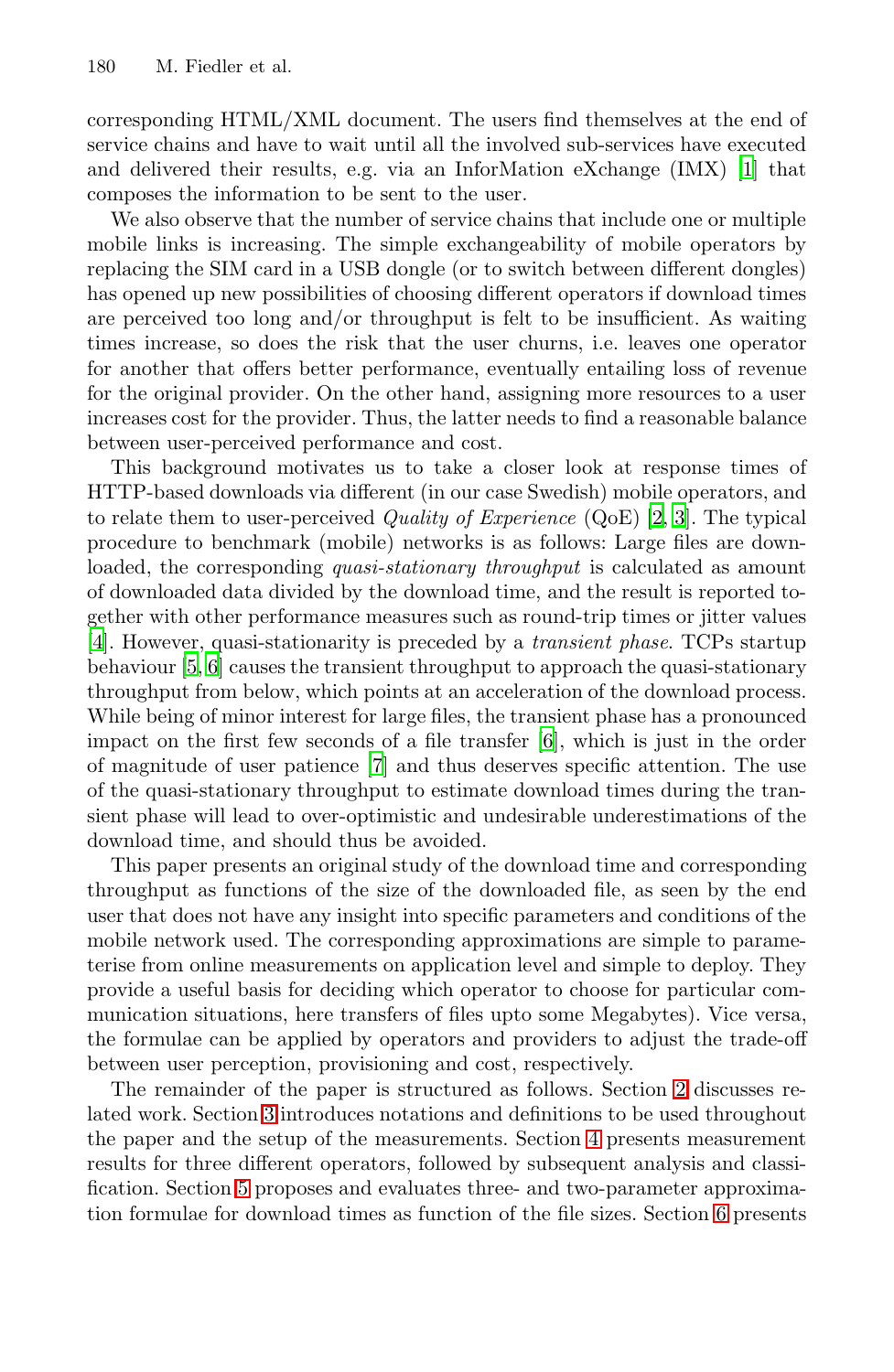<span id="page-2-0"></span>and discusses closed formulae relating QoE with file sizes through the presented approximation models. [Se](#page-10-1)[ctio](#page-10-4)n 7 concludes the paper and takes an outlook on future work.

# **2 Related Work**

It has [bee](#page-10-4)[n](#page-11-1) [re](#page-11-1)cognised that users get the more distracted, the longer they have to wait [7, 8]. Obviously, this implies a "negative impact on attitudes toward delay" [9]. In particular, it has been recognised that u[se](#page-10-1)[r pe](#page-11-2)[rce](#page-11-3)ption and rating quickly decrease during the first seconds of waiting [3, 10]. This effect can amongst others be modelled by differential equations [11, 12], where the derivative of QoE with respect to the delay is negative. The resulting QoE–QoS relationships capture the effect of delays on QoE, typi[cal](#page-11-3)ly described by negative-exponential [11–13] or logarithmic functions [10, 12].

Much work has been done on t[he](#page-2-2) performance o[f TC](#page-11-4)P, the underlying protocol for web transfers. Howev[er](#page-10-5), the steady-state loss and delay performance and throughput are targeted in the majority of contributions, see e.g. [3, 14–17]. For example, [16] studies [t](#page-10-5)he impact of variable rate and variable delay on longlived TCP performance in a Third Generation (3G) mobile network. The study was based on traces from a 3G 1 X network taken around 2002, and simulation results based on the network simulator ns-2. Also, [17] finds that the download time is proportional to t[he](#page-10-2) file size, which implies a constant throughput. The study employs a variable file size from some ten  $KB<sup>1</sup>$  on. Reference [18] defines web objects as between 1 and 100 KB, and [5] states that average and median of the flow sizes are smaller than 10 KB.

<span id="page-2-2"></span><span id="page-2-1"></span>Motivated by the latter observation, [5] addresses explicity the performance problems faced by short flows due to the start-up behaviour of TCP, and proposes an analytic model that explicity covers such short flows. The model is validated by simulations. No measurements in real environments are taken into account. The latter provide the ground for reference [6], according to our knowledge the only reference to study measurements of the ramping-up of TCP in a real mobile network. For GPRS, the duration of the slow start phase was found to last at least six seconds before the congestion window is expanded sufficiently in order to allow for approaching the quasi-stationary throughput. No further mobile technologies (3G *etc.*) were analysed. We conclude that a study of the impact of the file size on the download time and thus on QoE, based on measurements on contemporary mobile networks and compiled into easy-to-deploy formuale, is missing. This paper closes the gap.

## **3 Notations, Definitions and Setup**

We will now introduce the variables to be used throughout the paper; the *size of the file to be downloaded X* ; the *download time T* ; and the *perceived throughput*

 $1 \text{ KB} = 1000 \text{ B}$ ,  $1 \text{ MB} = 1000 \text{ KB}$ ;  $1 \text{ KiB} = 1024 \text{ B}$ ,  $1 \text{ MiB} = 1024 \text{ KiB}$ ; we will use the appropriate factor depending on the context.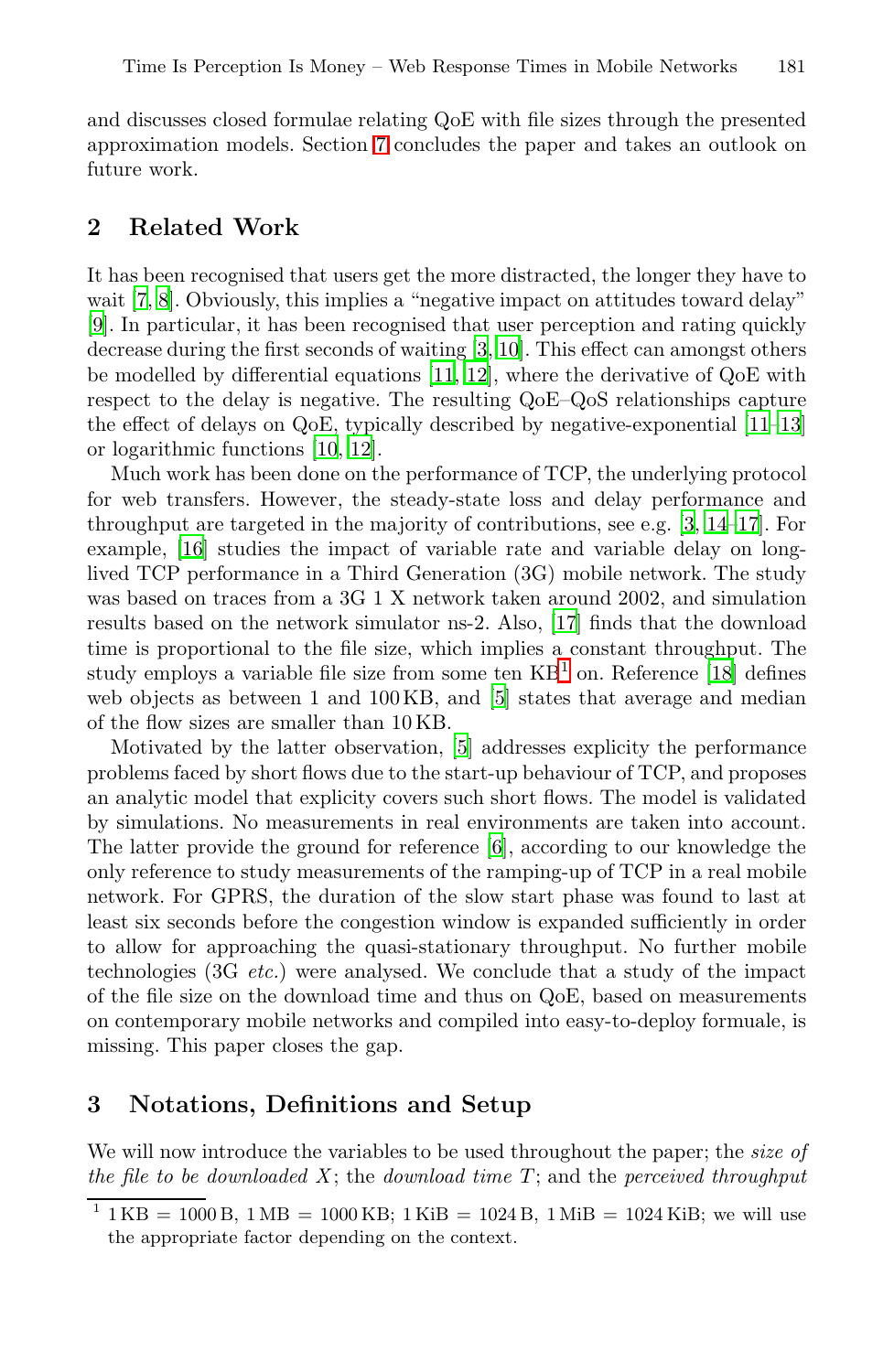<span id="page-3-2"></span>*on application level R*, with the co[rre](#page-10-6)spondi[ng](#page-3-1) binary logarithms interrelated through:

<span id="page-3-1"></span>
$$
lb(R/\text{bps}) = lb(8 X/B) - lb(T/s) = 3 + lb(X/B) - lb(T/s).
$$
 (1)

In order to cover the whole [ra](#page-10-6)nge from small to large files, we increase the file sizes by factor two, starting from the smallest possible file size of one byte (just the end marker) in order to be able to see any particular behaviour for one-packet transmissions. We have chosen a maximal file size of 4 MiB, which comes closest to the file size of 3.7 MB used by the tool described in [4]. Table 1 contains the classification of file sizes that will be used throughout the paper. Furthermore, we denote the *quasi-stationary throughput* that can be observed for very large files as  $R_{\infty}$ , amongst others shown by the tool [4].

**Table 1.** Classification of file sizes

|   | Label Size $X(i) = 2^i B$ Range of i             |  |
|---|--------------------------------------------------|--|
|   | $1 \quad 1B \dots 1KiB \quad 1 \quad 0 \dots 10$ |  |
| M | $2$ KiB 256 KiB 11 18                            |  |
|   | $512$ KiB 4 MiB 19 22                            |  |

<span id="page-3-0"></span>The setup used for the measurements is as follows: Host P, a PC with Windows XP connected to the mobile operators using a Huawei E220 USB modem, requests a file via HTTP (not FTP) from the Linux-based host S that is running an Apache web server. Host S is not publicly known, so all HTTP traffic destined to S originates from P, and disturbances caused by competing traffic are avoided. For each file size as specified in Table 1, fourty subsequent downloads are performed  $(j = 1 \ldots 40)$  without caching the file, before moving to the next file size  $(i = i + 1)$ . The download time for file size *i* and replication *j*, defined as  $T_i(i)$ , is obtained through time stamp  $T_j^s(i)$  just before retrieving the file using the get function found in the Perl module LWP::Simpe. Completion of the transfer triggered a new time stamp  $T_j^e(i)$ . From this, we calculate  $T_j(i) = T_j^e(i) - T_j^s(i)$ and the throughput  $R_i(i) = X(i)/T_i(i)$  according to (1).

Three Swedish mobile operators are considered, denoted by A, B and C, each of them offering HSDPA (High-Speed Downlink Packet Access). Taking the role of an end user, no specific insights into configurations and load conditions of the mobile networks were available. The experiments were conducted during December 2009 during business days. All units were stationary during the tests, and no obvious network congestion was obverved during the series of tests.

### **4 Results and Analysis**

#### **4.1 Median Values of Download Time and Throughput**

Typically, the spread of the distribution of  $R_i(i)$  over *j* is quite small. In 20 out of a total of 2640 measurements, we observed download times exceeding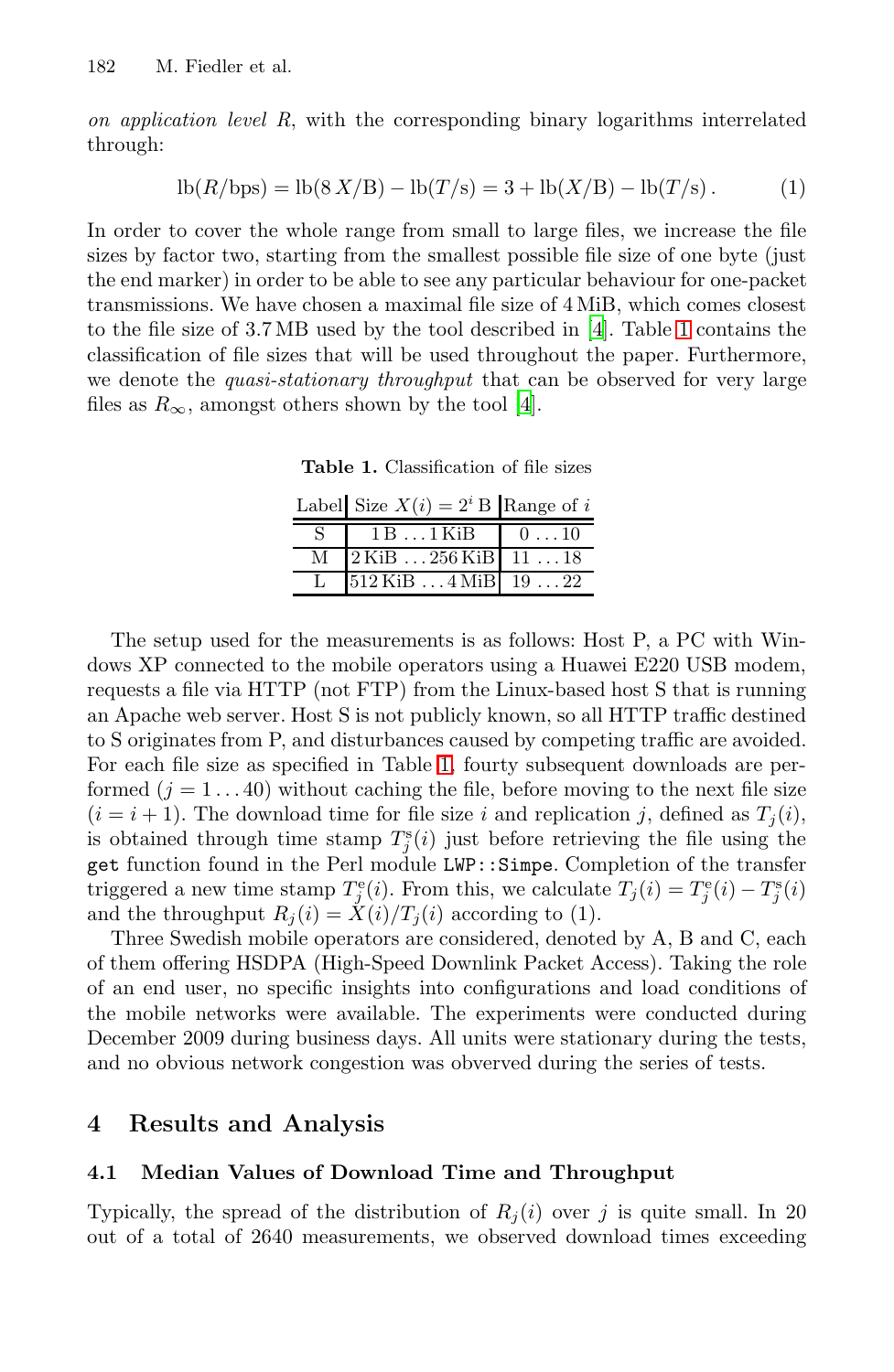<span id="page-4-0"></span>their neighboring values by up to ten seconds. This effect is rather common and discussed a.o. in [19]. As these extraordinary long download times have a significant impact on the average, we use the median (and skip that notion frequently for sake of brevity).

The quasi-stationary throughput per operator was approximated by the median of the throughput obtained for the largest investigated file size of 4 MiB, i.e.  $R_{\infty} = R_{\text{med}}(22)$ . The corresponding values are given in Table 2, accompanied by average  $m_R$ , standard deviation  $s_R$  and cofficient of variation  $c_V$ . Furthermore, the median of a set of round-trip time measurements  $RTT_{med}$  performed with the tool [4] is shown. Obviously, operator A provides the highest quasistationary throughput in combination with the smallest relative variation, while the reverse holds for operator C. Operator B, which is actually sharing the 3G network infrastructure with operator A, yields a considerably lower throughput than operator A with comparable relative variation, despite of quite similar RTT values.

**Table 2.** Quasi-stationary throughput estimations and round-trip measurements for different operators

| $Up.  R_{\infty}/bps$ |      | $10(R_{\infty}/pps)/m_R(22)/pps$ $s_R(22)/pps/c_V(22)/ KLT_{med}/ms$ |       |      |     |
|-----------------------|------|----------------------------------------------------------------------|-------|------|-----|
| 949584                | 19.9 | 935374                                                               | 38594 | 0.04 | 125 |
| 530114                | 19.0 | 530987                                                               | 28409 | 0.05 | 130 |
| 311365                | 18.3 | 323128                                                               | 43934 | 0.13 | 336 |

Op.  $|R_{\infty}/\text{bps}$  lb $(R_{\infty}/\text{bps})|m_R(22)/\text{bps}$  *s*<sub>R</sub>(22)/bps  $|c_V(22)| |\text{RTT}_{\text{med}}/ \text{ms}$ 

Figure 1 provid[es](#page-11-5) [a](#page-11-5) first impression on the median of the download time obtained from the three different operators. For small files, the download time is quite independent of the file size, with fastest delivery provided by operator C, followed by B and A. A discontinuity is observed for operator A: For very small sizes  $(X \leq 32B)$ , the download time is found between 1 s and 1.2 s, while it then drops to values between  $0.25 s$  and  $0.38 s$  for  $64 B \leq X \leq 1 \,\text{KB}$ , which means that small packets may take more time than large packets to get delivered, an observation also reported and discussed in [19]. For medium-sized files, the download time is growing w[ith](#page-5-0) the [fi](#page-5-1)le size for all operators, however with different gradients. Operator B initially displays the longest download times. From around 20 KB on, operator C takes most time to deliver the file. Operator A provides fastest delivery for files larger than 30KB. For large files, the order of delivery is operator A, followed by op[era](#page-5-2)tors B and C.

As particular examples, we are taking a closer look at the [m](#page-3-1)edians of download times  $T_{\text{med}}$  and throughputs  $R_{\text{med}}$  provided by operator B, accompanied by error bars indicating the asymmetrical span between maximum and minimum of the 40 contributing values. From figures 2 and 3, we can see three areas in which *T*med and *R*med are almost linear in log-log representation. This is illustrated piecewise by linear regressions and points at *power-type relationships* between download time, throughput and file size, respectively. Quite similar behaviours are obtained for operator A and C, cf. Figure 1. For small files, cf. Table 1,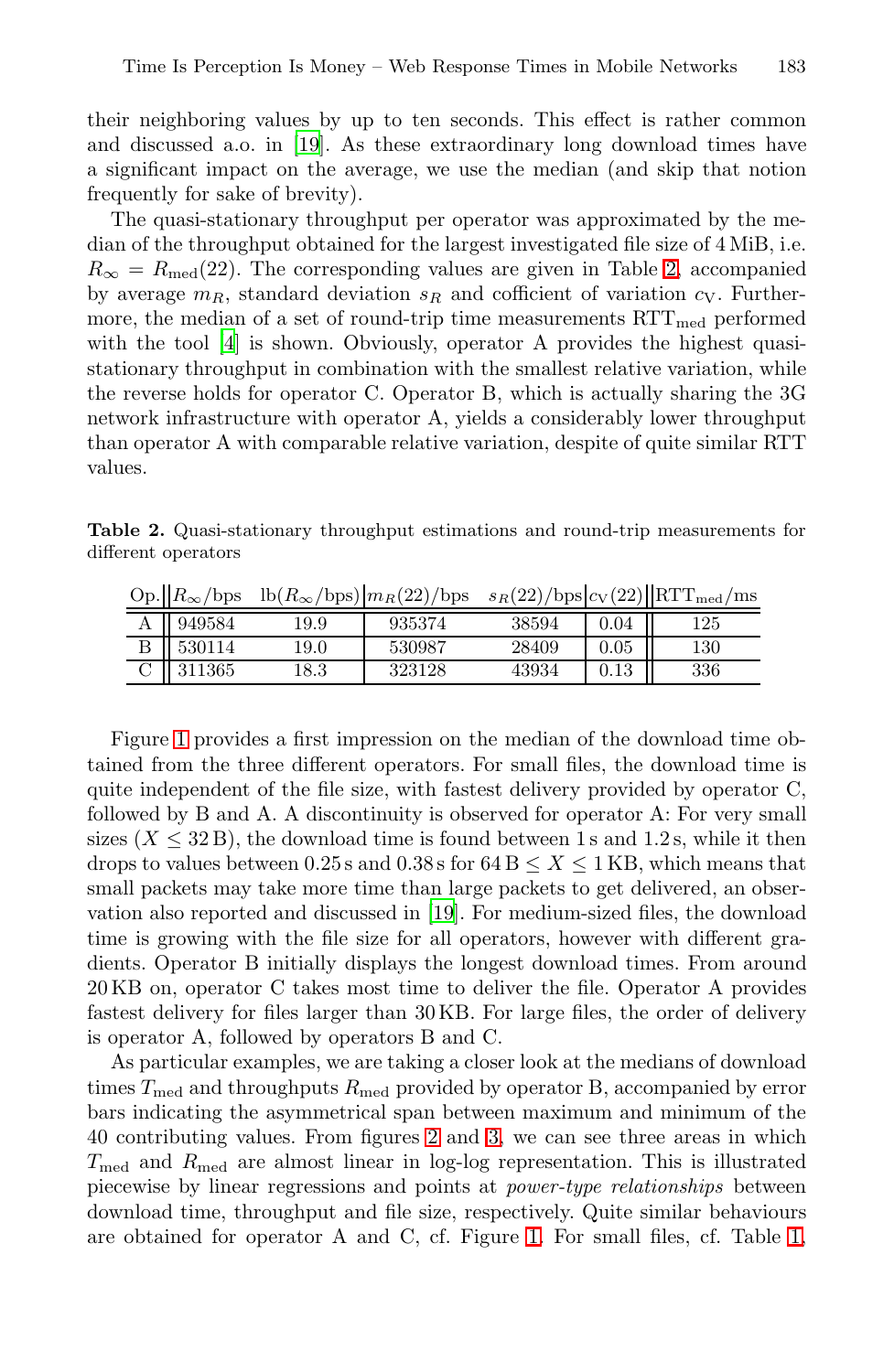<span id="page-5-2"></span>

**Fig. 1.** Median of the download time *T*med via different operators versus file size *X*

<span id="page-5-0"></span>

**Fig. 2.** Median of the download time *T*med via operator B versus file size *X*, with error bars and potential regressions

<span id="page-5-1"></span>

**Fig. 3.** Median of the perceived throughput *R*med via operator B versus file size *X*, with error bars and potential regressions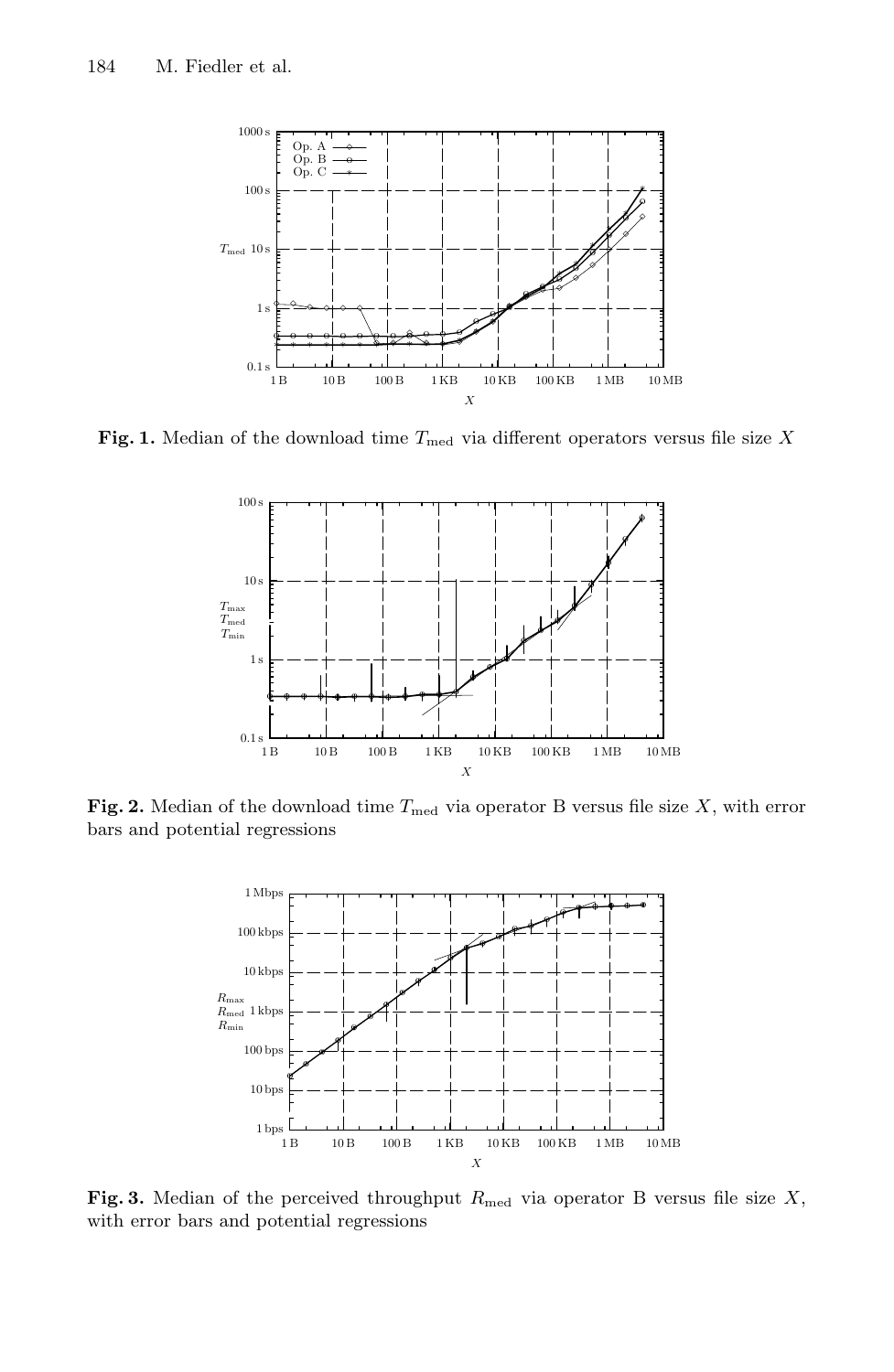<span id="page-6-1"></span>the download time is practically constant, and consequently, the throughput grows proportionally with the file size. For large files, we observe saturation of  $R_{\text{med}}$ . Its logarithm shows a quite weak, yet linear dependence on  $\text{lb}(X/\text{B})$ , while lb( $T_{\text{med}}$ ) grows in almost the same manner as  $\text{lb}(X/B)$ , with a gradient around 1. For medium-sized files, both  $\text{lb}(T_{\text{med}})$  and  $\text{lb}(R_{\text{med}})$  raise in a similar fashion, with a gradient around  $1/2$ . Obviously, we are facing a transision area in which both download time and throughput grow as the file size grows, which indicates acceleration while downloading due to TCP start-up. The throughput has not reached its quasi-stationary value yet, which implies that the real download time is higher than any estimation that builds upon the quasi-stationary value  $R_{\infty}$ .

#### **4.2 Regressions**

We now construct linear least-square regressions on the logarithms of *X*, *T* and *R* for the areas S, M and L for all operators of the types

<span id="page-6-0"></span>
$$
lb(\hat{T}/s) = a_T lb(X/B) + b_T;
$$
\n(2)

$$
lb(\hat{R}/s) = a_R lb(X/B) + b_R;
$$
\n(3)

and evaluate the coefficient of determination  $\mathcal{R}^2$  [3], which mostly signals good matches  $(\mathcal{R}^2 \to 1)$  with exception of some weak trends  $(a \to 0)$ .

| <b>Size</b> | Op. | $a_T$    | $b_T$    | $\mathcal{R}^2$ | $a_R$  | $b_R$  | $\mathcal{R}^2$ |
|-------------|-----|----------|----------|-----------------|--------|--------|-----------------|
|             | А   | $-0.276$ | 0.566    | 0.785           | 1.276  | 2.434  | 0.987           |
| S           | В   | 0.006    | $-1.582$ | 0.211           | 0.994  | 4.582  | 0.999           |
|             | С   | 0.006    | $-2.072$ | 0.602           | 0.994  | 5.072  | 1.000           |
| М           | A   | 0.520    | $-7.486$ | 0.976           | 0.480  | 10.486 | 0.971           |
|             | В   | 0.506    | $-6.907$ | 0.995           | 0.494  | 9.907  | 0.953           |
|             | С   | 0.627    | $-8.769$ | 0.997           | 0.373  | 11.768 | 0.991           |
| Τ.          | A   | 0.906    | $-14.83$ | 0.999           | 0.094  | 17.83  | 0.933           |
|             | В   | 0.949    | $-14.89$ | 0.999           | 0.051  | 17.89  | 0.953           |
|             | C   | 1.054    | $-16.57$ | 0.987           | -0.054 | 19.57  | 0.164           |

**Table 3.** Regressions for *T*ˆ and *R*ˆ

Table 3 shows the obtained regressions. As expected from (1), we observe for each operator and file size class  $a_T + a_R = 1$  and  $b_T + b_R \simeq 3$ . A closer look at the results provides the following insights. For small files, the download time regression for operator A has a coefficient  $a_T < 0$ , which is due to the above-described discontinuity. For the other operators B and C, there is hardly any dependence of the download time on the size for small files  $(a_T \simeq 0)$ . For medium-sizes files, the coefficients  $a_T$  and  $a_R$  are found close to 0.5, which has shown to be the key for the approximation presented in the next section. For large files, operator C shows an unexpected negative trend in the throughput, seen from  $a_R < 0$ . The other two operators show slightly increasing trends  $(0 < a_R < 0.1)$ , i.e. the throughput still rises sligthly as the file size increases.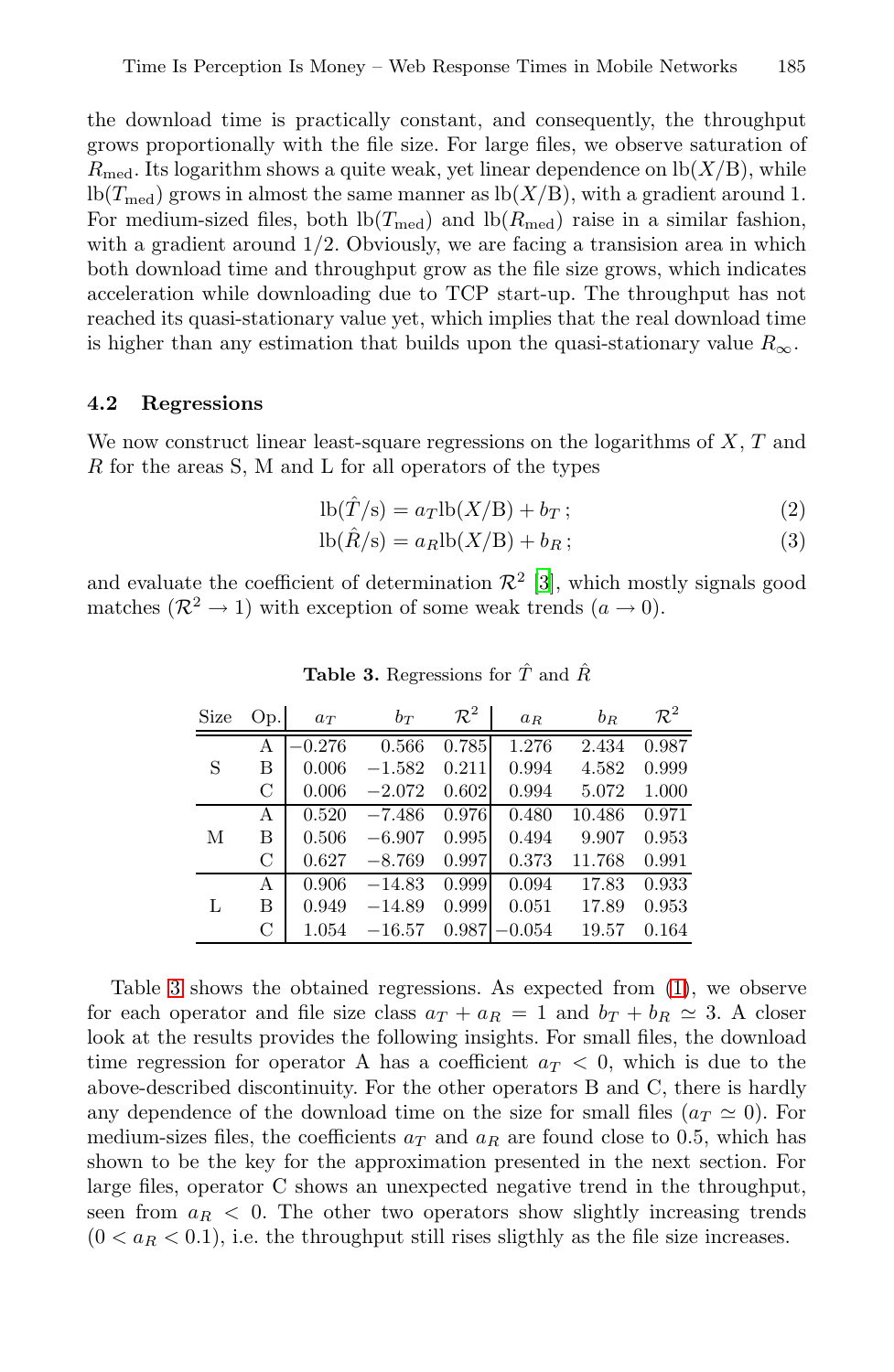# **5 Download Time Approximations**

The regressions shown in Figure 2 suggest the use of maximum of the three approximations

<span id="page-7-1"></span><span id="page-7-0"></span>
$$
\hat{T} = \max{\{\hat{T}^{\mathcal{S}}, \hat{T}^{\mathcal{M}}, \hat{T}^{\mathcal{L}}\}}
$$
\n(4)

to estimate the download time. The components of (4) belong to the different regimes of file sizes as defined in Table 1 and are given as follows:

**–** For small files

<span id="page-7-2"></span>
$$
\hat{T}^{\mathcal{S}} = \text{const.}\tag{5}
$$

The time  $\hat{T}^{\text{S}}$  needed to send a one-packet file depends on the operator. **–** For medium-sized files

$$
\hat{T}^{\mathrm{M}}/\mathrm{s} = 8 \left( \frac{X/\mathrm{B}}{R_{\infty}/\mathrm{bps}} \right)^{a_T} . \tag{6}
$$

This part builds upon the observation that  $b_R \simeq a_T \text{lb}(R_\infty/\text{bps})$ , cf. tables 2 and 3. For  $a_T = 0.5$ , the general power-type relationship (6) reduces to a simple square-root formula, which reminds of an accelerated movement with constant a[cce](#page-6-0)leration *a* in which the time to reach a distance *s* is given by  $t = \sqrt{2s/a}$ . Translated to our case  $(s = X)$ , the acceleration of the file transfer would amount to  $a = R_{\infty}/32$  bps.

**–** For large files

$$
\hat{T}^{\rm L}/\text{s} = 8 \frac{X/\text{B}}{R_{\infty}/\text{bps}}\,. \tag{7}
$$

The motivation for this part of the approximation is found in the observation  $a_T \rightarrow 1$  and  $a_R \rightarrow 0$  in Table 3, i.e. the throughput is almost constant and can thus be appro[xim](#page-6-1)ated by  $R_{\infty}$ .

Obviously, the approximation depends on *three parameters*:

- 1. the *one-packet download time*  $\hat{T}^{\text{S}}$  to be measured from downloading files of a typical size (e.g. 1 KB);
- 2. the quasi-stationary throughput  $R_{\infty}$  obtained from downloading large files of several MB and taking the median of the measured values; and
- 3. the acceleration factor  $a_T$  obtained from downloading a sequence of mediumsized files, followed by the regression (2).

T[he](#page-8-1) three-parameter approximation can be simplified by letting  $a_T = 0.5$ , which fits operators A and B almost exactly and operator C approximately  $(a_T \simeq$ 0.625). This leaves us with *two parameters*  $\hat{T}^{\rm S}$  and  $R_{\infty}$ .

We will now investigate the approximation errors, given as the difference of approximated and measured median of the download time

$$
e_T(X(i)) = \hat{T}(X(i)) - T_{\text{med}}(X(i))
$$
\n(8)

and seen from Figure 4. Positive values of  $e_T(X(i))$  mean that the approximation overestimates the download time for the given operator and file size  $X(i)$ .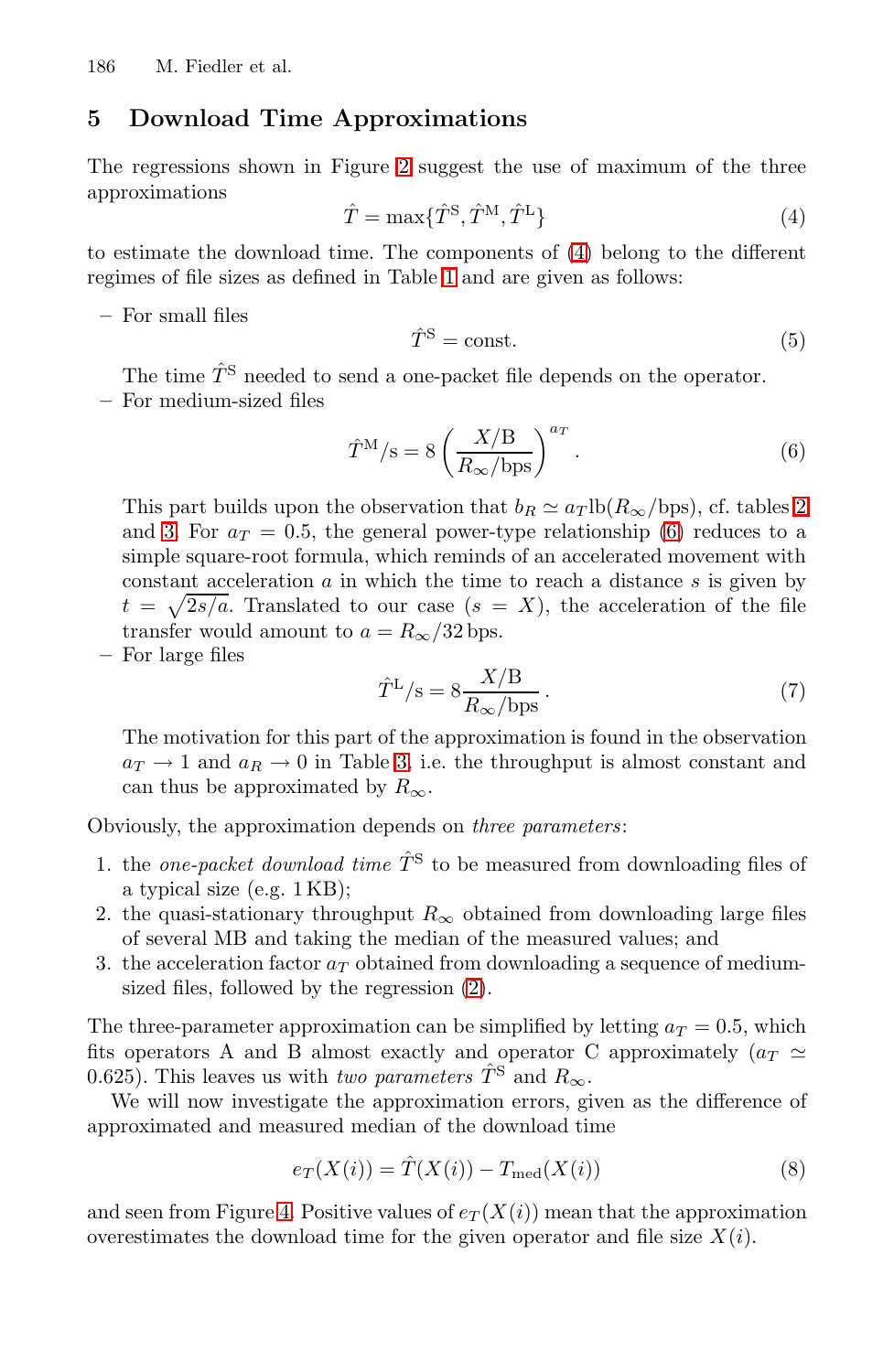<span id="page-8-1"></span>

**Fig. 4.** Estimation errors for different operators

<span id="page-8-0"></span>For small files, the only significant deviation is seen for operator A due to the discontinuity mentioned above. For medium-sized files, the approximation estimates on the safe side. The deviations are less than one second for operators A and B, while the two-parameter approximation for operator C displays a steady drift towards two seconds. The performance of the three-parameter approximation for operator C is comparable to that of A and B until a file size of 128 KiB thanks to the better capture of the gradient in the log scale by the third parameter  $a_T = 0.625$ . Upon reaching the area of large file sizes, a trend towards underestimations of no more than two seconds for operator A and one second for operator B is observed. The approximation for operator C is very conservative, overestimating the median by up to 13 s for a file size of 2 MiB, which indicates the need to use a refined value of  $R_{\infty}$  to better account for this domain. All errors vanish for [a fi](#page-10-4)le size of 4 MiB, as this was the anchor point for  $R_{\infty}$ .

### **6 Links to Quality of Experie[nce](#page-10-4)**

In the following, we assume that we can quantify the QoE by employing a numerical linear Mean Opinion Score (MOS)-type scale from  $5$  (= excellent) to 1  $(=$  unaccept[abl](#page-7-1)e)[.](#page-7-2) [W](#page-7-2)e employ a logarithmic relationship between  $\text{OoE}$  (user rating) and QoS (response time) found in standard [10] and recently re-confirmed *a.o.* by [3, 20]. In our example, the numerical values stem from the case of a time scale of reference of 6s and a mix of two user groups. They can (be) change(d) according to context and user expectations, as illustrated in [10]. Starting from

$$
QoE = \max\{\min\{4.38 - 0.9lb(T/s), 5\}, 1\}
$$
\n(9)

and inserting the above results  $(5)-(7)$ , we arrive at

$$
QoE = \begin{cases} \min\{4.38 - 0.9lb(\hat{T}^S/s), 5\} & \text{for S} \\ \max\{\min\{1.68 + 0.9a_T(lb(R_\infty/bps) - lb(X/B)), 5\}, 1\} & \text{for M} \\ \max\{\min\{1.68 + 0.9(lb(R_\infty/bps) - lb(X/B)), 5\}, 1\} & \text{for L} \end{cases}
$$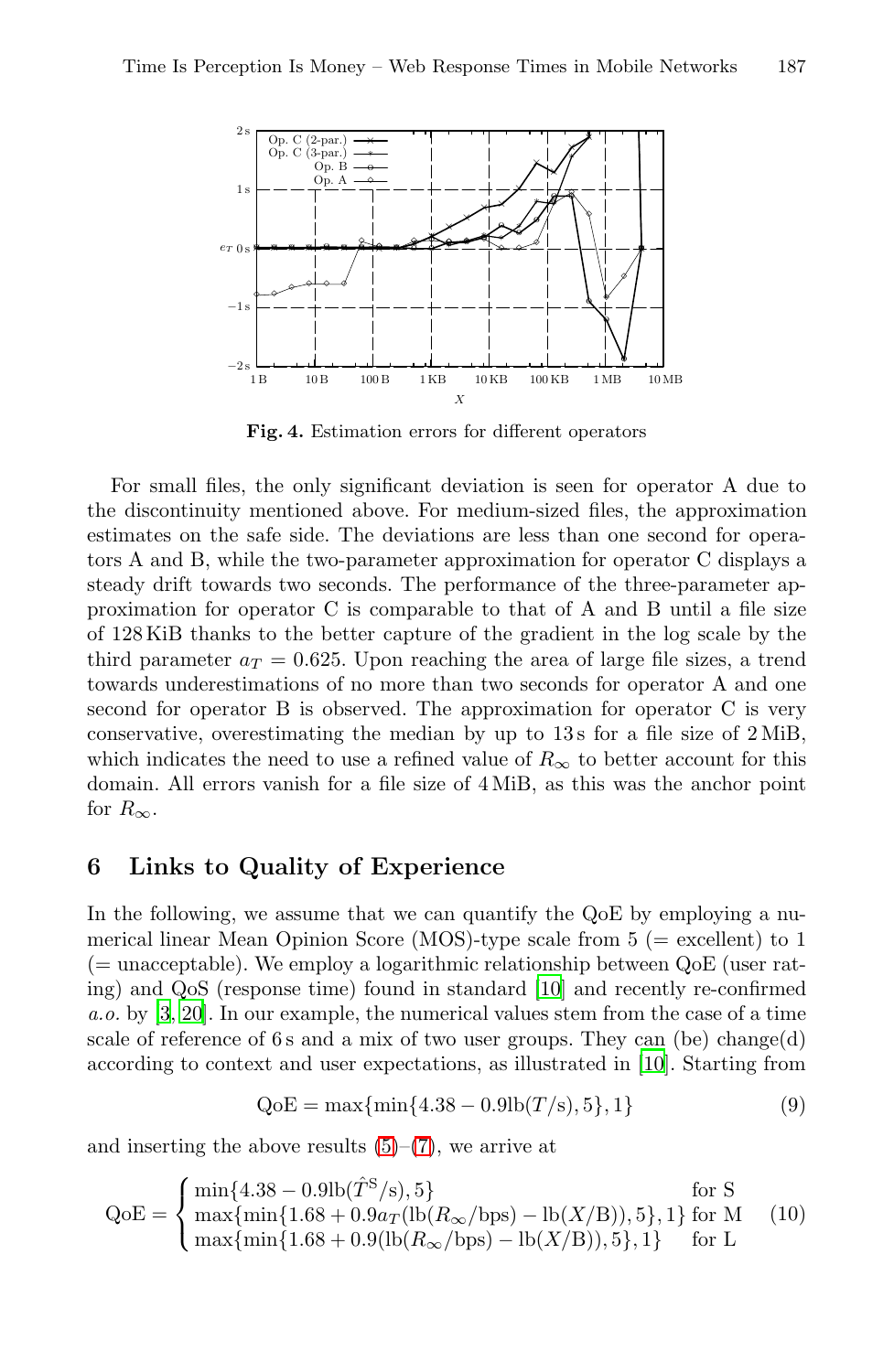As expected, the QoE decreases as file size and download time grow, and increases as throughput increases. However, the sensitivity of QoE to the parameters depend on the file size itself: Due to the acceleration behaviour, the sensitivity is smaller for medium-sized files than for large files. Figure 5 illustrates the QoE estimations from (10), based on the three-parameter approximation and Table 2. The discontinuity for operator A is due to the change of domain between medium-sized and large files. Best QoE is reached for operator A, followed by operator C for files up to 30 KB. From then on, operator B provides the second-best perception.



**Fig. 5.** QoE estimations versus file size *X* for different operators

Figure 5 also shows that, in order not to challenge user patience beyond feasibility (i.e. keep the QoE above 3), downloaded files should not be larger than approximately 120 KB for operator A, 70 KB for operator B and 60 KB for operator C, respectively.

# **7 Conclusions and Outlook**

This paper presented a measurement-based study of download performance and approximations of download times and corresponding throughputs as functions of the size of the downloaded file. Through a specific strategy of choosing file sizes, employing a factor of two, we were able to see linear relationships between the logarithms of download time, throughput and file size for small, mediumsized and large files. From a subsequent analysis of the parameters of the approximations, we found surprisingly simple approximation formulae with reasonably tight error bounds for the download times. For the small- and medium-sized files that represent the majority of the web downloads and that yield download times in the order of user patience, we obtain an error bound of roughly one second in most cases. The formulae will help users and application providers to "choose the right network for the right task", alternatively to limit data sizes in order to keep download times of an acceptable level. Furthermore, it will help providers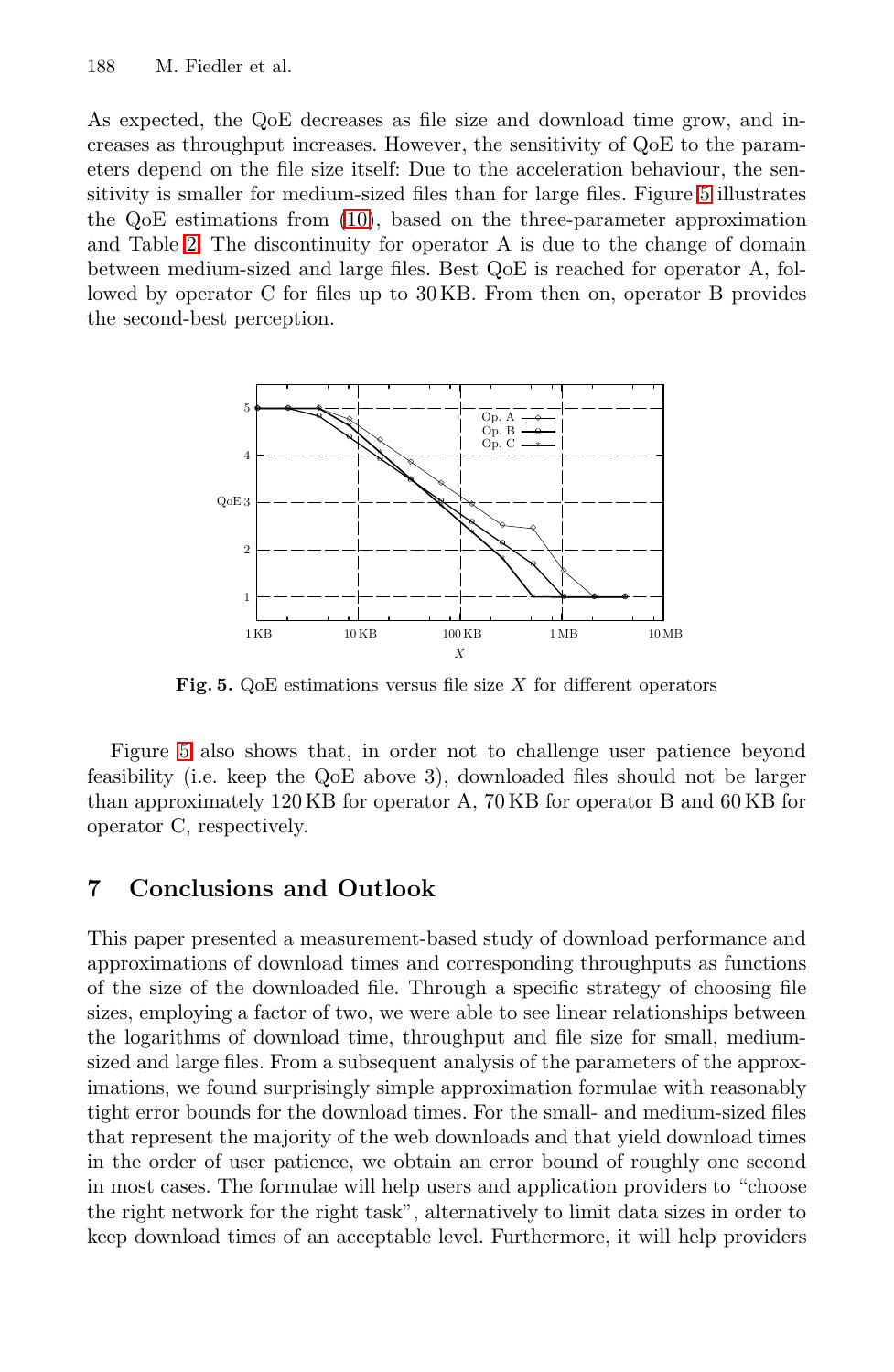to choose the level of provisioning they would like to offer in order to yield a reasonable trade-off between quality and cost.

<span id="page-10-0"></span>Besides of refinements of the proposed approaches and formulae, future work will include validation and parameterisation of the download time and throughput approximations for other access network technologies such as WLAN, ADSL and Ethernet. At this point, a deeper analysis of TCP traces and a quantitative comparison to the results obtained from the model proposed in [5] would be of interest. We will also study the impact of data loss and delay variation on the proposed approximations, as they will affect the quasi-stationary throughput. Finally, the practical applicability of the formulae to assess and implement network selection policies for seamless communications will be studied.

<span id="page-10-6"></span><span id="page-10-1"></span>**Acknowledgements.** The authors would like to thank the Swedish Agency for In[novation Systems, VINN](http://www.info24.se/)OVA, for sponsoring this work through the EViMonA project (d-nr 2007/ 02505). They are also grateful to the Indian-Swedish project that supported the collaboration, and in particular Prof. Ashok Jhunjhunvala and Prof. Sara Eriksen for their great effort and commitment.

### <span id="page-10-5"></span><span id="page-10-2"></span>**Refere[nces](http://www.springerlink.com)**

- <span id="page-10-3"></span>1. Info24, Homepage, http://www.info24.se/ (last seen July 31, 2010)
- 2. ITU-T Recommendation P.10/G.100 (incl. Amendment 2), Vocabulary for perfor[mance](http://www.broadbandasia.info/) [and](http://www.broadbandasia.info/) [qua](http://www.broadbandasia.info/)lity of service (July 2006) (2008)
- 3. Shaikh, J., Fiedler, M., Collange, D.: Quality of Experience from user and network perspectives. Annals of Telecommunications, Special Issue on Quality of Experience: 1/Metrics and Performance Evaluation 65(1-2) (January-February 2010), electronically available at http://www.springerlink.com, doi:10.1007/s12243-009-0142-x
- <span id="page-10-4"></span>4. Gonsalves, T., Bhardwaj, A.: Comparison of AT-Tester with other popular testers for Quality of Service Experience (QoSE) of an internet connection (August 2009), http://www.broadbandasia.info/
- 5. Mellia, M., Stoica, I., Zhang, H.: TCP model for short lived flows. IEEE Comm. Letters 6(2), 85–87 (2002)
- 6. Chakravorty, R., Pratt, I.: WWW performance over GPRS. In: Proc. 4th Int. Workshop on Mobile and Wireless Communication Networks (MWCN 2002), pp. 527–531 (September 2002)
- 7. Zona Research Inc., "The economic impacts of unacceptable web-site download speeds," Report (1999)
- 8. Nielsen, J.: Usability Engineering. Morgan Kaufman (1994)
- 9. Rose, G.M., Evaristo, R., Straub, D.: Culture and consumer responses to web download time: a four-continent study of mono and polochronism. IEEE Trans. on Engineering Management 50(1), 31–44 (2003)
- 10. ITU-T Recommendation G.1030, Estimating end-to-end performance in IP networks for data applications (November 2005)
- 11. Fiedler, M., Hoßfeld, T., Tran-Gia, P.: A generic quantitative relationship between Quality of Experience and Quality of Service. IEEE Network, Special Issue on Improving Quality of Experience for Network Services (2), 36–41 (2010)